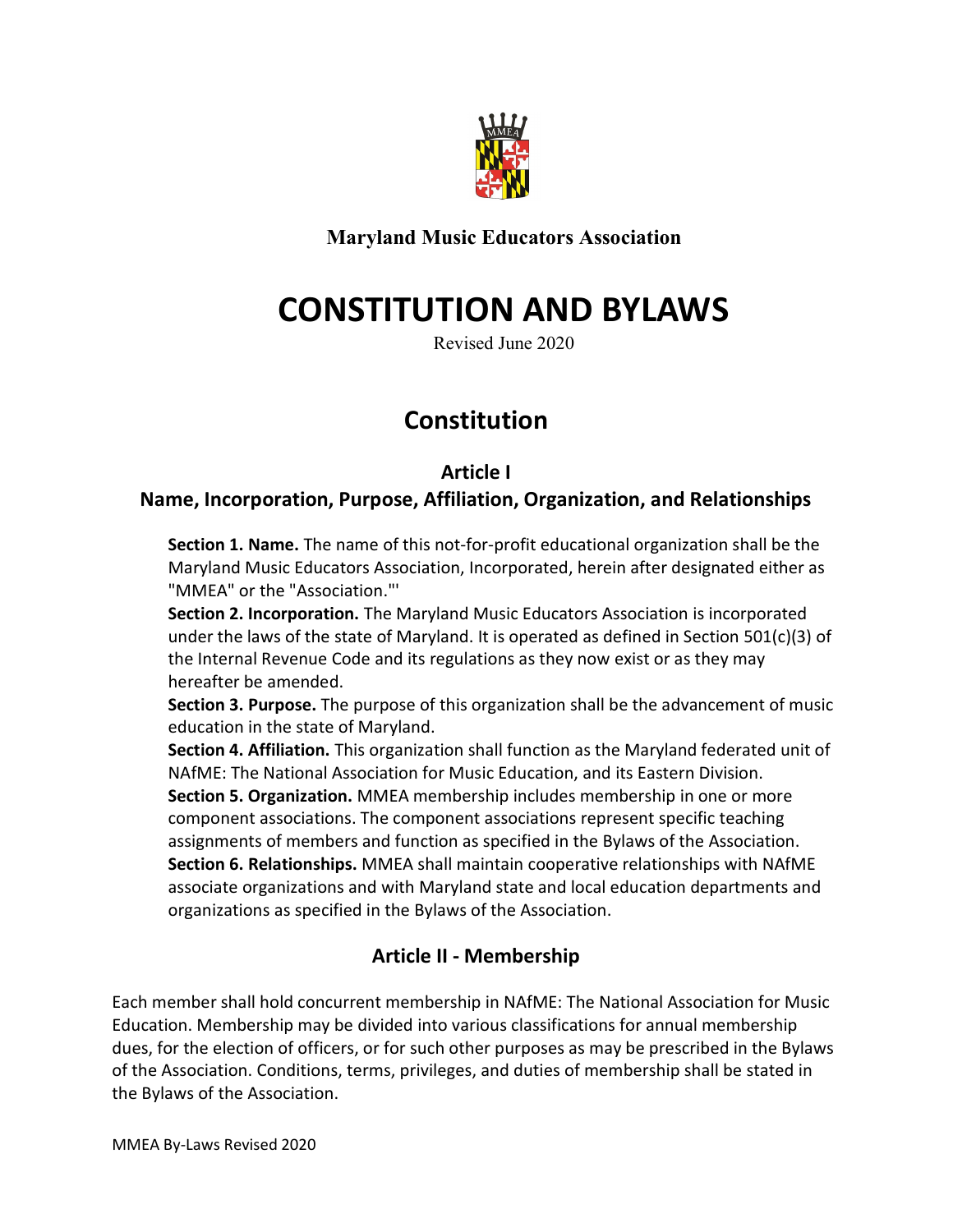#### Article III - Government

The elected and appointed officers and representatives will comprise the Executive Board, which shall be the legal representative of the Association and, as such, shall have, hold, and administer all the property, funds, and affairs of the Association. Provisions for the regulation of the internal affairs of the Association shall be provided for in the Bylaws of the Association.

#### Article IV - Elections

The manner of the election and appointment of the members of the MMEA Executive Board shall be provided for in the Bylaws of the Association.

#### Article V - Amendments

This Constitution may be altered or amended by an approving mail vote of two-thirds of the membership responding. Ballots and necessary supporting information shall be mailed to the membership, and at least thirty days must elapse between the date of mailing and the close of voting. This closing date shall be designated by the Executive Board and printed on the ballots. Amendments to the Constitution may be initiated by the Executive Board or by a petition signed by fifteen percent of the entire membership.

### Bylaws

#### Bylaw I - Membership

Section 1. Active Membership. Active membership shall be open to all persons engaged in music education and is held jointly with membership in NAfME: The National Association for Music Education. Active membership in MMEA shall provide the privileges of: (a) membership in one or more of the component organizations (b) participation in the professional development activities of the organization (c) the right to vote and hold office, and (d) subscription to the *Maryland Music Educator*. Section 2. Retired Membership. Retired membership shall be open to music educators who have retired from teaching, administrative or research positions in music education and who have been members of NAfME for ten consecutive years. Retired members shall have the same privileges as active members.

Section 3. Collegiate Membership. Collegiate membership shall be open to music education students at the college or university level who are not employed as teachers. Collegiate membership is obtained through application to an official collegiate chapter. An official collegiate chapter shall consist of student members and a sponsor who holds current membership in MMEA. Collegiate members may not vote or hold elective office in the Maryland Music Educators Association. Group subscription to the official state publication, the Maryland Music Educator, is included.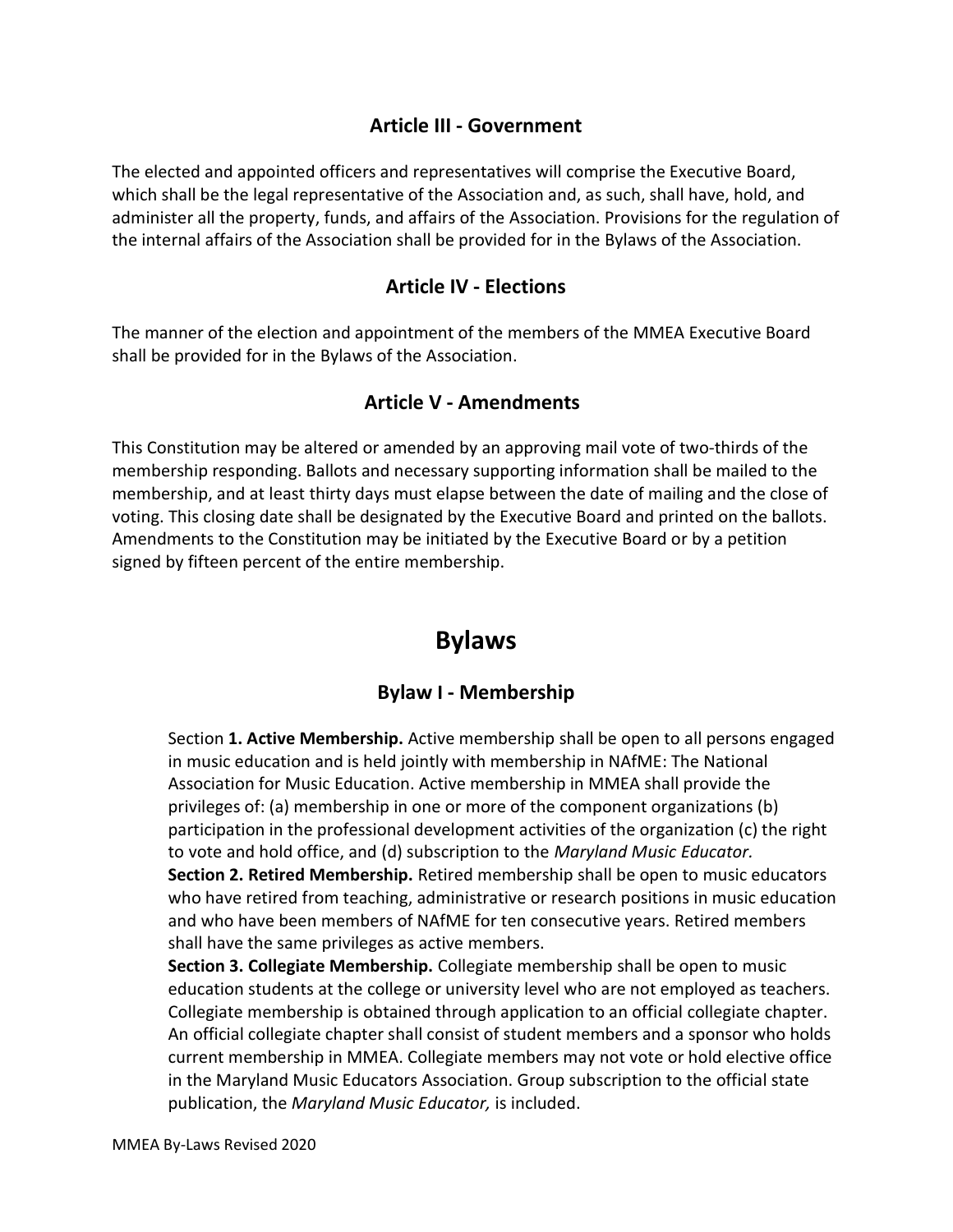Section 4. Introductory Membership. An individual membership that is open to those in their first year of full-time music teaching or other music-related education work who have been collegiate members during the preceding fiscal year.

Section 5. Corporate Membership. Corporate memberships shall be open to all businesses or organizations who wish to support the Association. Corporate members shall have all rights and privileges of active members except the right to vote or to hold office.

Section 6. Membership Year. The membership year shall coincide with that of the individual's membership in NAfME.

#### Bylaw II - Dues and Fees

Section 1. Amount of Dues. The amount of annual dues shall be determined by the MMEA Executive Board, as an addition to the amount set for active membership by the NAfME National Executive Board. The amount of dues for expanded memberships shall be established by NAfME. The specified rates are payable annually. Section 2. Remittance of Dues. Dues shall be paid to the NAfME business office or to the Membership Chairperson of the Maryland Music Educators Association. Section 3. Fees. All fees for receiving MMEA services or for participating in MMEA activities shall be set by the MMEA Executive Board.

#### Bylaw III - Government

Section 1. Governance. Governance of the Association shall be vested in the elected officers, each of whom shall have one vote. Responsibility for the organization and execution of all activities of the Association shall be vested in the elected officers, appointed officers, chairpersons, representatives, and component presidents, under the general supervision of the President. The Executive Director shall serve as ex-officio and shall have no vote.

Section 2. Executive Board. The Executive Board of the Maryland Music Educators Association shall consist of: President, Immediate Past President, President-Elect, Recording Secretary, Member-at-Large, component association presidents, and appointed officers and representatives.

Section 3. Executive Council. The Executive Council shall consist of: President, Immediate Past President, President-Elect, Recording Secretary, Member-at-large, Executive Director, and Editor. This body shall act in an advisory capacity to the Executive Board.

Section 4. Elected Officers. The elected officers of MMEA shall be as follows: President; Immediate Past President; President-Elect; Recording Secretary; Member-at-large. These officers must hold active membership in MMEA. No person can occupy more than one elected office simultaneously.

Section 5. Appointed Officers, Chairpersons and Representatives. The President shall make recommendations for filling vacancies and new positions during the President's term of office. Appointed officers and representatives must hold membership in MMEA.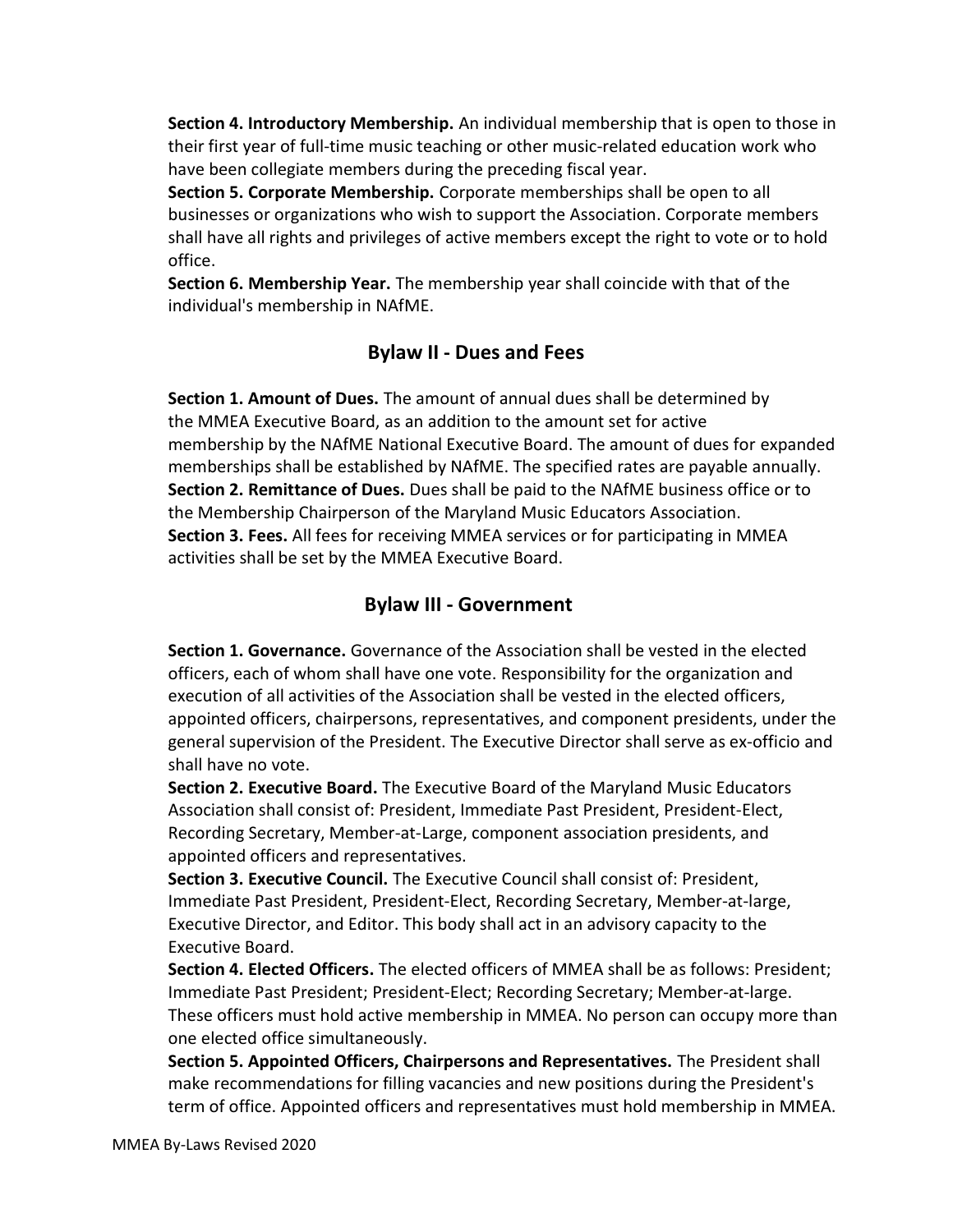Section 6. Terms of Office and Succession of Officers. Terms of office for members of the Executive Board shall be the two years beginning after the last business meeting in June following their election or appointment. In succeeding terms, the MMEA President-Elect automatically becomes President and then Immediate Past President.

Section 7. Vacancies on the Executive Board. Vacancies in all appointed offices shall be filled by Executive Board appointments for the remainder of the term. A vacancy in any elective office may be filled by one of the following methods deemed most appropriate by the Executive Board: (1) A special election to be held as soon as practical, (2) An Executive Board appointment of not more than one year. (3) The inclusion of candidates for the office on the next election ballot. A vacancy in the office of MMEA President may be filled by the Immediate Past President or President-Elect as determined by the Executive Board. A vacancy in the office of MMEA President-Elect must be filled by a special election. Vacancies in offices of component association presidents should be filled by methods prescribed by component association bylaws when such bylaws exist. Otherwise, the methods described above will apply.

Section 8. Resignation from Office. Resignations are effective upon receipt by the MMEA President of written notification or a later date if provided in the written notification.

Section 9. Removal from Office. Officers, Elected Members, and Appointed Members may be removed from office by the Executive Board shall be removed from office when responsibilities are not met as permitted by and in accordance with MMEA Policies and Procedures as well as the laws of the State of Maryland.

Section 10. Limitation of Responsibility of Officers. The authority and responsibility for the management and for the maintenance of the good will and credit of the Association is vested in the Executive Board, but it is expressly understood that neither the Board, nor any member thereof, nor any member of MMEA shall be required to accept personal financial responsibility for duly authorized bills or obligations, or for litigations that may develop from authorized activities of the Association carried on in good faith and in pursuit of the objectives, purposes, and activities prescribed or authorized by the Constitution and Bylaws of the Maryland Music Educators Association. To protect Board Members and staff, the Association shall purchase Directors and Officers Liability Insurance.

Section 11. Voting Members. The MMEA Executive Board voting members shall be the President, President-elect, Immediate Past President, the Presidents of the MMEA Component Associations, Member-at-Large, and Recording Secretary.

Section 12. Non-voting Ex-Officio Board Members. Non-voting (Ex-Officio) members of the Executive Board are the MMEA Executive Director, the Editor of Maryland Music Educator, Presidents-elect of the component associations, Appointed officers, Chairpersons, and Representatives.

Section 13. Meetings. At least two (2) regular meetings of the Executive Board shall be scheduled each year. Regular and special meetings may be called by the MMEA President or upon written request. In addition to in-person meetings, meetings may also be held virtually or by conference call.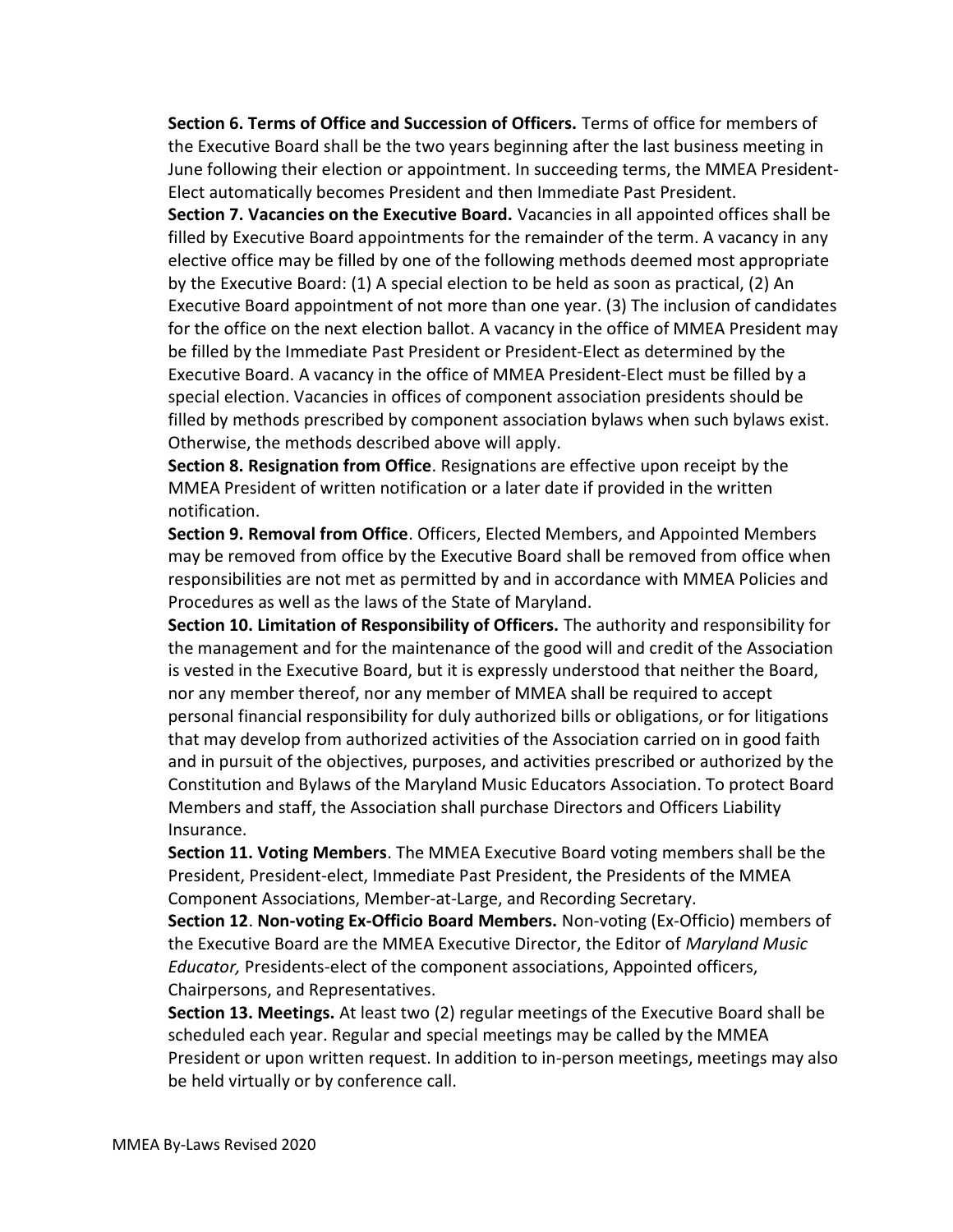Section 14. Quorum. A majority of the voting members of the Executive Board shall constitute a quorum. Unless otherwise specified in these Bylaws, all decisions will be made by a majority vote of those present at a meeting at which a quorum is present. Section 15: Action Without a Meeting. For purposes of taking action without a meeting, solicitation via electronic balloting, and/or electronic voting shall be permitted. If consent in writing exists, the action so taken is signed or sent via electronic submission by all entitled to vote with respect to such action. Such consent shall have the same force and effect as a face-to-face vote of the Executive Board and shall be filed with the minutes.

Section 16. Component Associations. A component association shall represent a substantial, clearly delineated constituency of active members of MMEA. Component associations are charged with managing state events, activities, policies and procedures approved by the MMEA Executive Board. A component association is represented on the MMEA Executive Board by its President, who is responsible to the MMEA President. Component associations shall function as units of MMEA. The following component associations shall have a President, an Immediate Past President, and a President-elect: Maryland Band Directors Association (MBDA); Maryland Choral Educators Association (MCEA); Maryland State Society for Music Teacher Education (MSMTE); Maryland General Music Teachers Association (MGMTA); and Maryland Orchestra Directors Association (MODA). These officers must hold active membership in MMEA. No person can occupy more than one elected office simultaneously. Immediate Past Presidents and Presidents-Elect of the component associations will be invited as observers at meetings of the MMEA Executive Board and will vote only in the absence of the President of the component association. Component Association leadership teams shall be accountable to the Executive Board through the MMEA President. The way appointments are made shall be determined by each component. The leadership team members of each component must hold active membership in MMEA.

#### Bylaw IV - Internal Affairs

Section 1. Election Years. The following officers are elected in odd-numbered years: President-Elect; and component association presidents representing MCEA and MODA. The following officers are elected in even-numbered years: Recording Secretary; Member-at-Large; and component association presidents representing MBDA, MGMTA, and MSMTE.

Section 2. Nominations. Before the tenth of October each year, the Executive Board shall confirm the President's recommendations for a nominating committee of five members. The nominating committee shall be chaired by the President-Elect and shall present a complete slate of candidates to the Executive Board by the tenth of January. The nominating committee shall have the sole responsibility for developing a slate of two candidates for the positions of President-Elect, Recording Secretary, and Memberat-Large. The Executive Board shall have the power to alter the schedule of, elections of officers. Deadline dates may be modified annually at the discretion of the Executive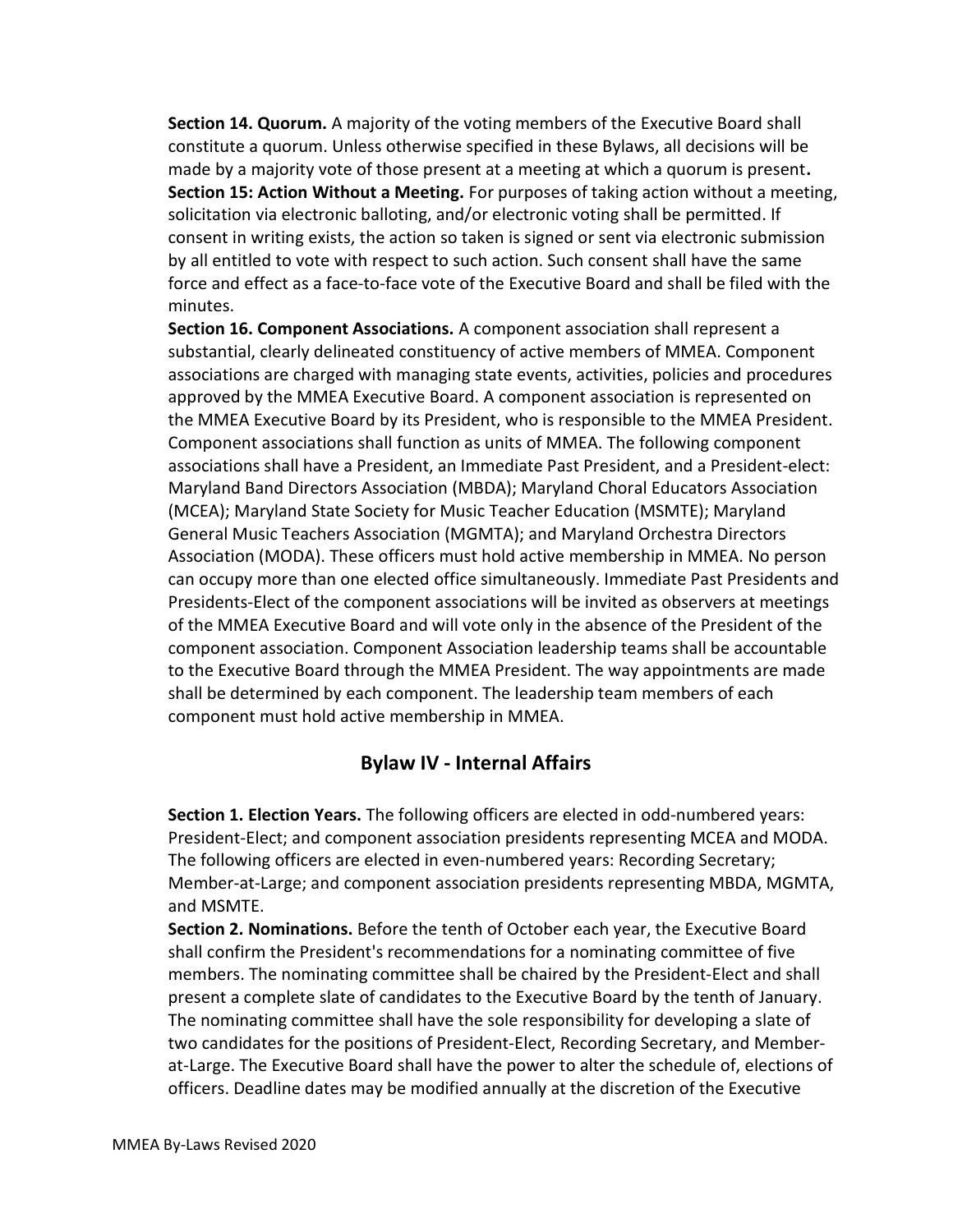Board. In the event that an elected member of the Executive Board wishes to run for another office, that member must resign from the Executive Board at a time to be determined by the Executive Board. The nominating committee shall then submit to, the Executive Board the names of two candidates to run for the unexpired term. If approved by the Executive Board, these names shall be added to the regular annual election ballot.

Section 3. Requirements for President-Elect. A candidate for the office of MMEA President-Elect must have previously served as an elected or appointed officer of MMEA. No individual may serve as MMEA President for two consecutive terms, except as stated in Bylaw III, Section 7.

Section 4. Candidates for Component Association Presidencies Candidates for component association presidencies are selected through association procedures, and their names should be submitted to the nominating committee by the tenth of November. In the event a component association does not recommend two candidates by November 10, the nominating committee shall have the authority to make that recommendation from among persons in the association. All offices for which two candidates cannot be found by December 10 may, at the discretion of the Executive Board, be filled by: (1) extending the deadline and charging the Executive Board with identifying candidates; (2) running one candidate unopposed with provision for write-invotes; or (3) removing the office from the ballot and filling it by appointment for a period not to exceed one year. Officers appointed in this manner shall have full voting privileges on the Executive Board.

Section 5. Ballots. Under the direction of the Executive Board, the Executive Director shall mail (paper or electronic) ballots to the total active membership so that they may be returned to the Executive Director for tabulation by February 20. At least thirty days must elapse between the mailing and the due date of ballots. Each active member may vote for as many component organization presidents each year as may represent the legitimate interests of the individual's current teaching position. Ballots shall be counted by the President, President-Elect, and Executive Director, who shall report the results to the Executive Board. A majority of votes cast shall be required to elect. In the event of a tie, the majority of the Executive Board shall determine the outcome.

#### Bylaw V - Administration

Section 1. Fiscal Year. The fiscal year shall coincide with that of NAfME. Section 2. Budget. The Executive Director shall propose a budget to the Executive Board for approval prior to the beginning of the fiscal year.

Section 3. An Executive Director shall be employed and approved by the Executive Board to execute the Association's daily activities. The Executive Director shall have no powers or duties other than those delegated by the President or as set forth in the Executive Director's employment contract or the Bylaws of the Association. An annual performance review of the Executive Director shall be conducted by the MMEA Executive Council with input from the MMEA Executive Board. The results of this review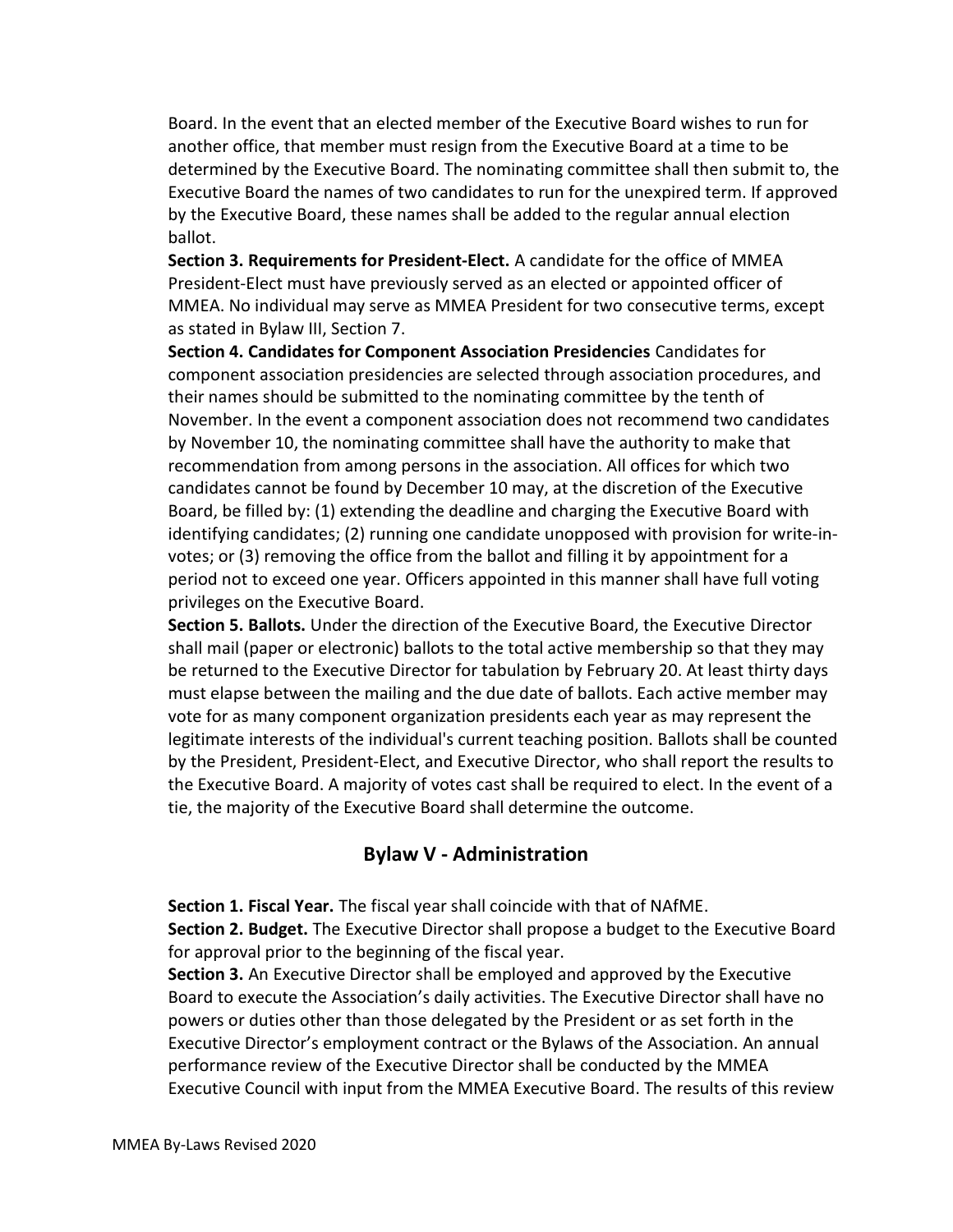will be provided to the Executive Board. Staff hiring and management of the daily responsibilities of the Association and supervision of the assigned staff is the responsibility of the Executive Director.

Section 4. Contracts. The Executive Board may authorize the Executive Director to enter into, any contract or execute, and deliver any instrument in the name of and on behalf of the Association. Such authority may be general or may be confined to specific instances.

Section 5. Check, Drafts, or Orders. All checks, drafts, or orders for payment of money issued in the name of the Association shall be signed by the Executive Director. Section 6. Deposits. All funds of the Association shall be deposited to the credit of the Association in such banks or other depositories as the Association may select. Section 7. Management of Assets. The Association shall maintain one budget which will serve the objectives of the Association at large and its individual components. The

Executive Board shall have the power to allocate the funds of the Association for the purposes of carrying out the objectives of the Association and its components. The Executive Board is also authorized and empowered to receive by devise, bequest, donation, or otherwise, either real or personal property and to hold the same absolutely or in trust, and to invest, reinvest, and manage the same to meet the objectives of the Association.

Section 8. Books and Records. The Association shall keep correct and complete books and records of account and shall also keep minutes of the proceedings of its Executive Board. The Association shall keep a record of the names and addresses of members entitled to vote.

#### Bylaw VI - Relationships

MMEA shall maintain cooperative relationships with all Maryland state and local educational departments and organizations. As a federated unit of NAfME: The National Association for Music Education, it shall have a functioning relationship with other federated state music education associations, with the Eastern Division of NAfME, and with all other affiliated and auxiliary associations of NAfME as provided in the Constitution and Bylaws of NAfME: The National Association for Music Education.

#### Bylaw VII - Ad Hoc Committees

Ad hoc committees will be appointed at the discretion of the President. Unless otherwise specifically provided, the term of office of all ad hoc committees shall end with the term of the office of the President during whose administration they were appointed.